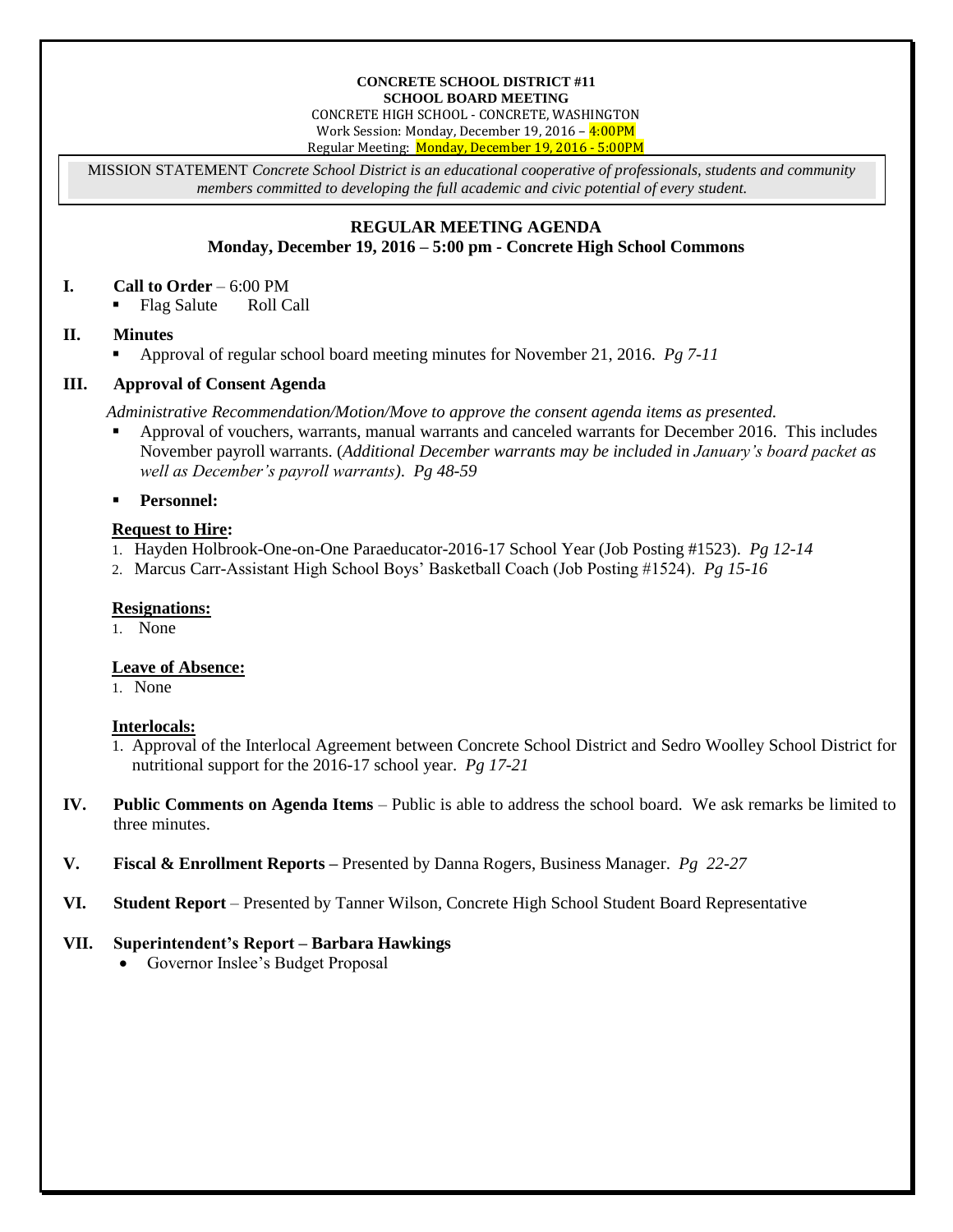#### **VIII. Academic Spotlight**

## **Announcement of Concrete High School ASB Officers – Carrie Newby, ASB Advisor and Bill Howard, Concessions Advisor**

Jaycelyn Kuipers, President; Iris Nevin, Vice President; Tate Mathis, Secretary/Treasurer; Tanner Wilson and Tyler Labrousse, Concessions Managers.

#### **IX. Professional Excellence – Mike Holbrook, Principal, Concrete Middle/High School**

Carrie Newby –Homecoming Leadership

### **Professional Excellence – Jaci Gallagher, Principal, Concrete Elementary School**

- Mary Bianchini Girls on the Run
- Linda Kilpatrick Girls on the Run

### **X. Old Business**

*A.* None

#### **XI. New Business**

- *A.* Request approval of the memorandum of understanding between the Concrete School District and Randy Hook for a mobile chair/desk – Leilani Thomas. *Administrative Recommendation Action/Motion/Move to approve the memorandum of understanding between the Concrete School District and Randy Hook for a mobile chair/desk. Pg 28*
- *B.* Request approval of the 2016-17 School Improvement Plan for Concrete Elementary School Jaci Gallagher. *Administrative Recommendation Action/Motion/Move to approve the 2016-17 School Improvement Plan for Concrete Elementary School. Pg 29-32*
- *C.* Request approval of the 2016-17 School Improvement Plan for Concrete Middle & High School Mike Holbrook. *Administrative Recommendation Action/Motion/Move to approve the 2016-17 School Improvement Plan for Concrete Middle & High School. Pg 33-38*
- *D.* Request approval of the 2016-17 School Improvement Plan for Twin Cedars High School Mike Holbrook. *Administrative Recommendation Action/Motion/Move to approve the 2016-17 School Improvement Plan for Twin Cedars High School. Pg 39-40*
- *E.* Request approval of the Carl Perkins Grant Mike Holbrook. *Administrative Recommendation Action/Motion/Move to approve the Carl Perkins Grant. Pg 41*
- *F.* Request approval of the first reading of revised policy #2162-Education of Students with Disabilities Under Section 504 of the Rehabilitation Act of 1973 – Barbara Hawkings. *Administrative Recommendation Action/Motion/Move to approve the first reading of revised policy #2162- Education of Students with Disabilities Under Section 504 of the Rehabilitation Act of 1973. Pg 42-43*
- *G.* Request approval of the first reading of revised policy #2421-Promotion/Retention Barbara Hawkings. *Administrative Recommendation Action/Motion/Move to approve the first reading of revised policy #2421*- *Promotion/Retention. Pg 44*